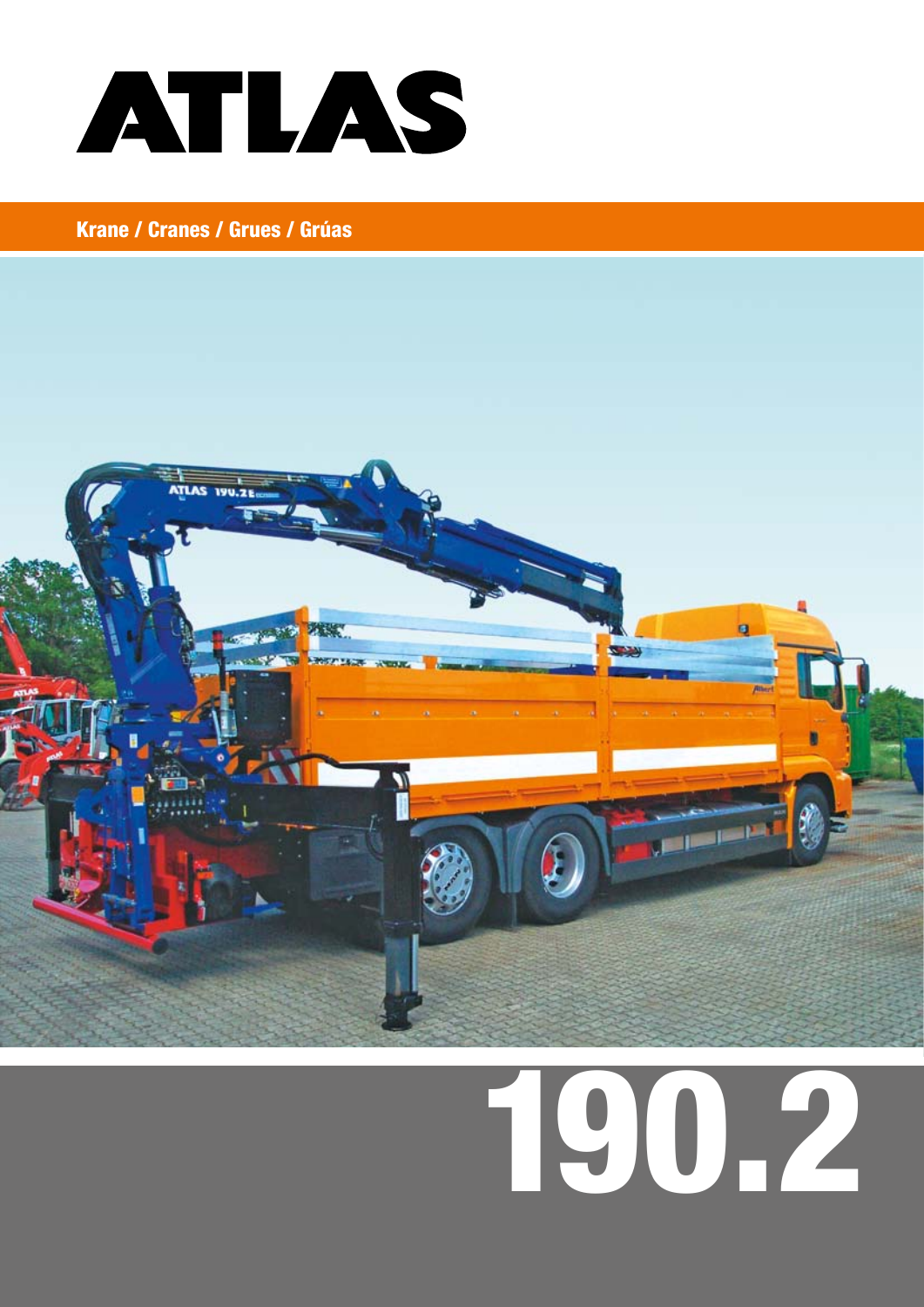

TECHNISCHE DATEN · TECHNICAL DATA · CARACTÉRISTIQUES TECHNIQUES · DATOS TÉCNICOS

#### 190.2

Faltkran · Foldable crane · Grue repliable · Grua articulada



#### 190.2 E - 10,3/3 (A3)



Indications universelles: - Flèche en position de 15° - Il faudra réduire la pression de service pour des montage à poste fixe - Dimensions en "m", charges en "t" Indicaciones generales: - Datos sobre las grúas articulados cuando la posición del brazo de elevación es de 15° - Para el montaje estacionario, es necesario reducir la presión de servicio Allgemeine Hinweise: - Angaben der Faltkrane bei 15° Hubarmstellung - Für die stationäre Montage ist der Betriebsdruck zu reduzieren - Maße in m, Traglasten in t General notes: - Lifting data based on a boom position of 15° - For stationary installation, the operating pressure must be reduced - Dimensions in "m", load capacities in metric "t"

- Dimensión en 'm' y carga en 't'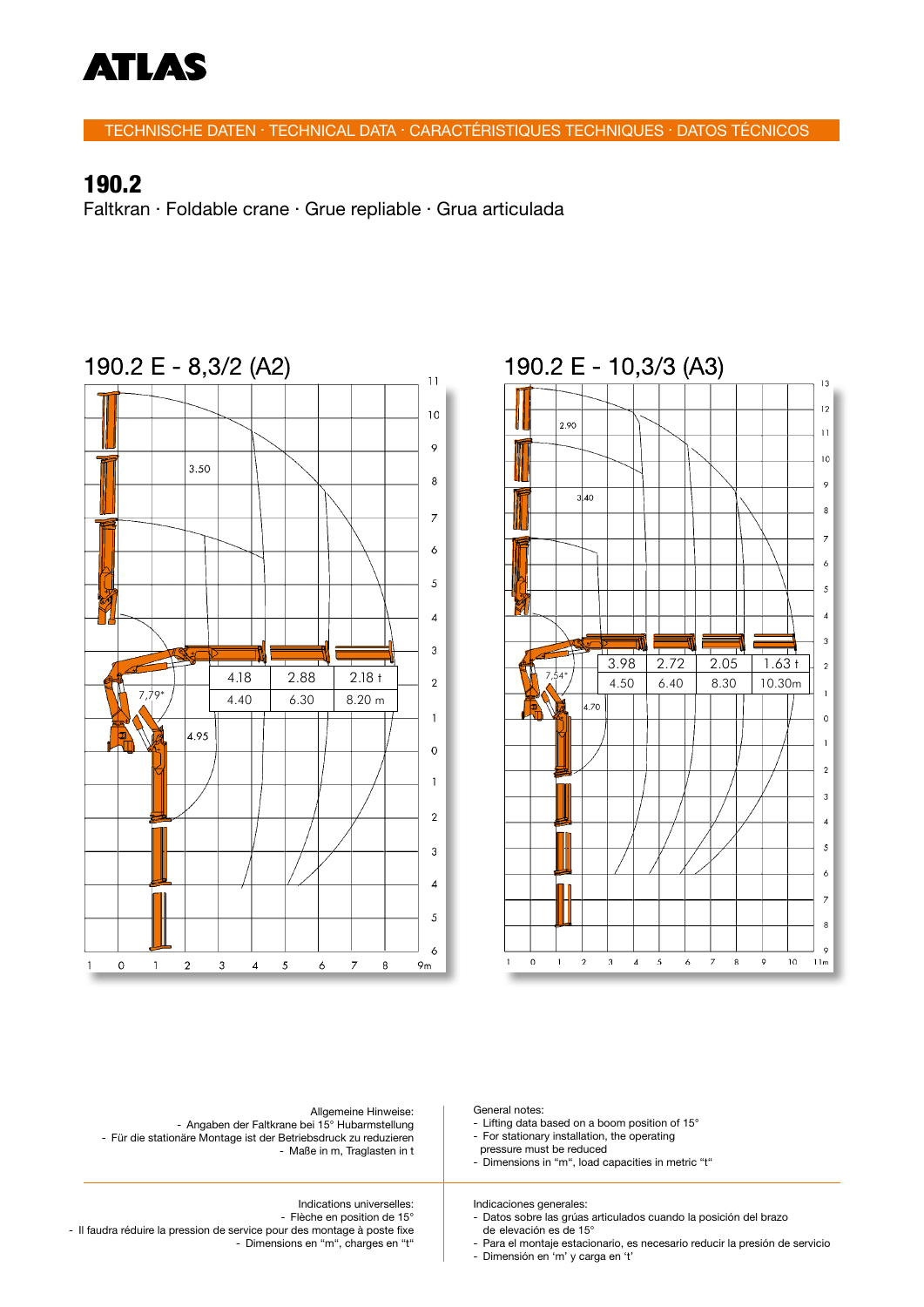TECHNISCHE DATEN · TECHNICAL DATA · CARACTÉRISTIQUES TECHNIQUES · DATOS TÉCNICOS



## 190.2 E - 14,5/5 (A5)



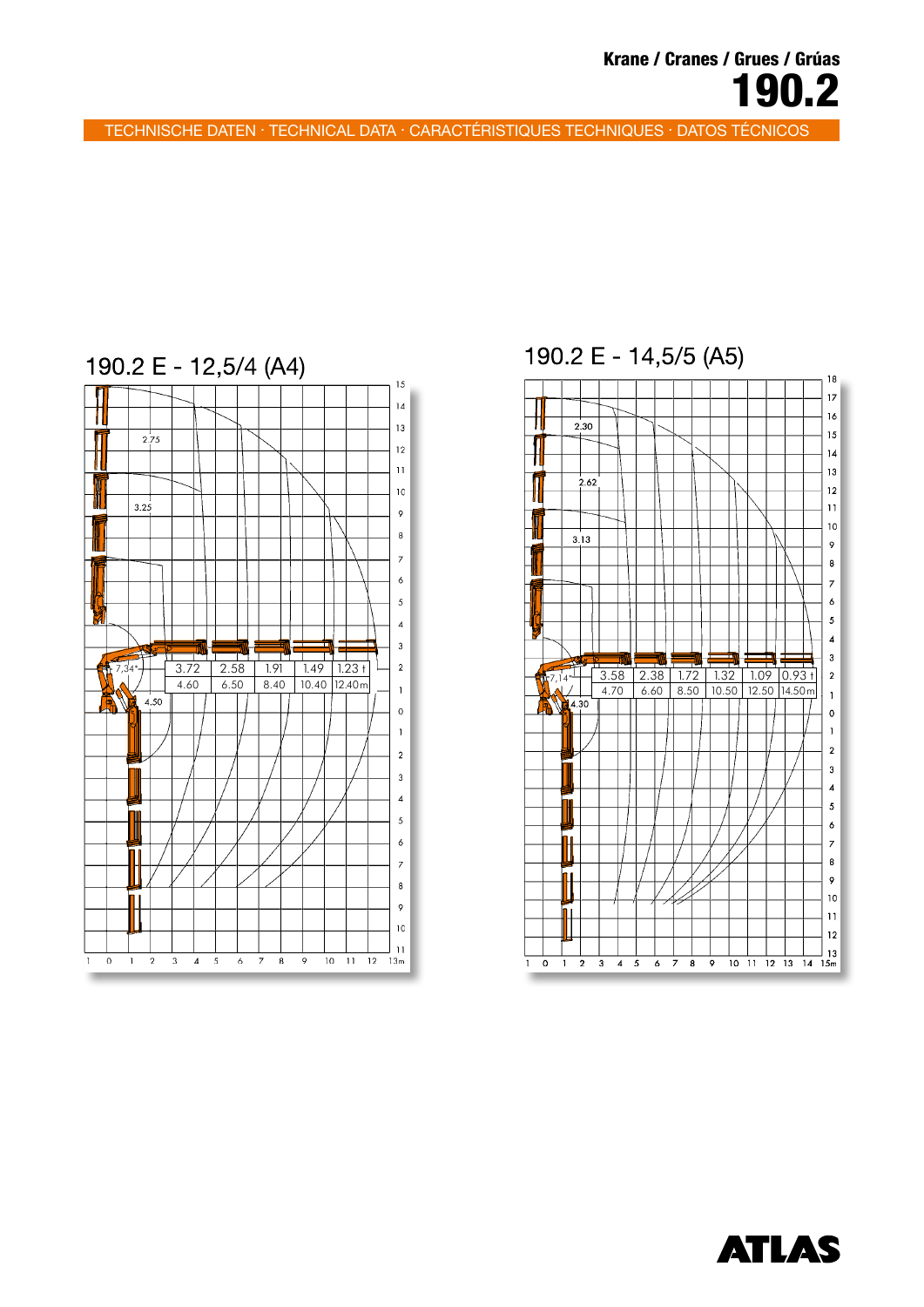TECHNISCHE DATEN · TECHNICAL DATA · CARACTÉRISTIQUES TECHNIQUES · DATOS TÉCNICOS



## 190.2 E - 16,7/6 (A6)

## 190.2 E - 18,8/7 (A7)



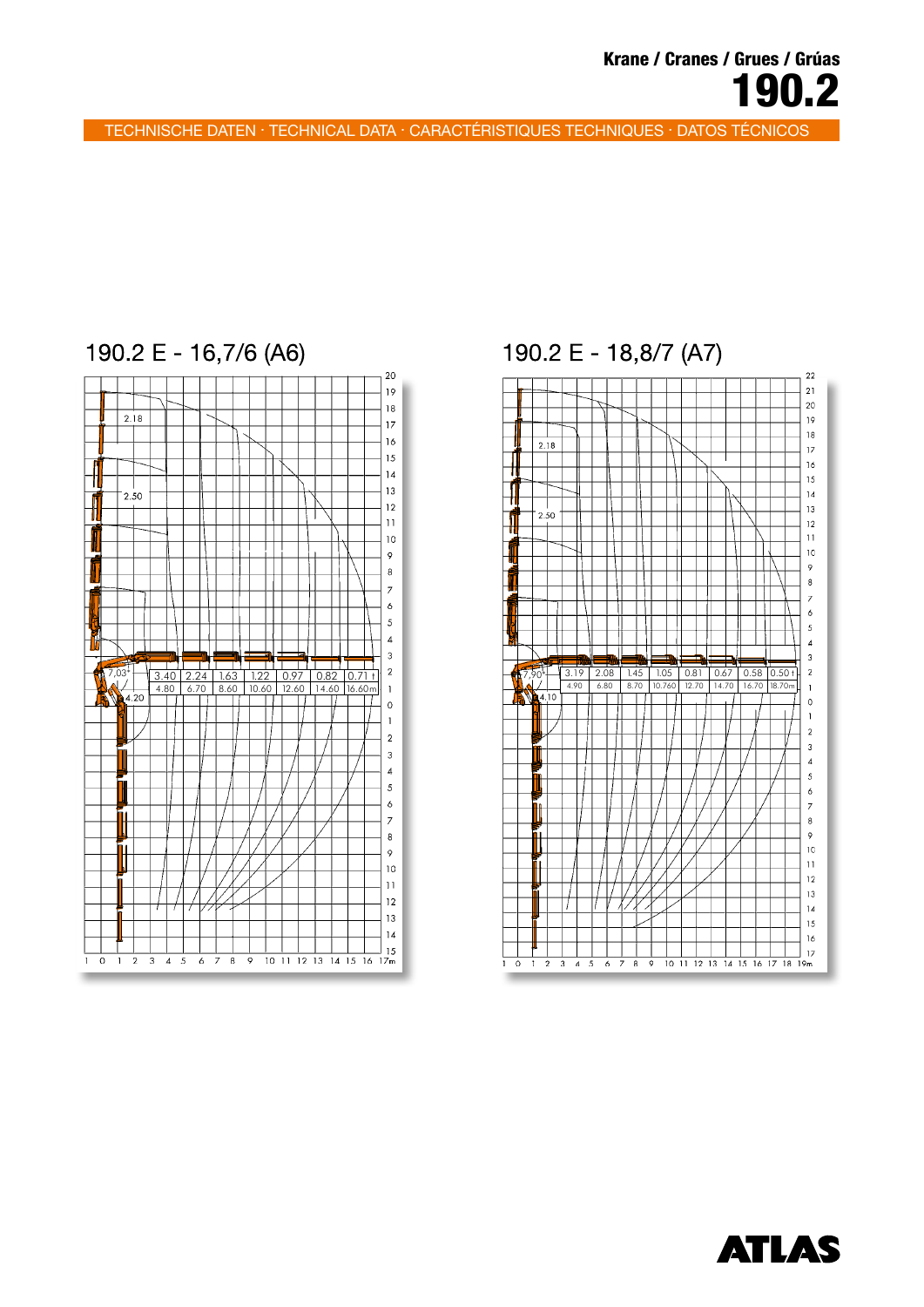TECHNISCHE DATEN · TECHNICAL DATA · CARACTÉRISTIQUES TECHNIQUES · DATOS TÉCNICOS



| Typ<br>type<br>type<br>tipo | Höhe<br>height<br>hauteur<br>altura | Höhe<br>height<br>hauteur<br>altura |      | Traglast bei der jeweiligen Ausladung<br>load at the respective reach<br>charge de levage à la portée respective<br>capacidad al alcance respectivo |      |                |                |      |       |                |       |                |       |                |       |      |       |      |
|-----------------------------|-------------------------------------|-------------------------------------|------|-----------------------------------------------------------------------------------------------------------------------------------------------------|------|----------------|----------------|------|-------|----------------|-------|----------------|-------|----------------|-------|------|-------|------|
|                             | Н                                   | H1                                  |      | W                                                                                                                                                   | L1   | W <sub>1</sub> | L <sub>2</sub> | W2   | L3    | W <sub>3</sub> | L4    | W <sub>4</sub> | L5    | W <sub>5</sub> | L6    | W6   | L7    | W7   |
|                             | m                                   | m                                   | m    |                                                                                                                                                     | m    |                | m              |      | m     |                | m     |                | m     |                | m     | t    | m     |      |
| A <sub>2</sub>              | 2,19                                | 2,49                                | 4,40 | 4,18                                                                                                                                                | 6,30 | 2,88           | 8,20           | 2,18 |       |                |       |                |       |                |       |      |       |      |
| A <sub>3</sub>              | 2,19                                | 2,38                                | 4,50 | 3,98                                                                                                                                                | 6,40 | 2,72           | 8,30           | 2,05 | 10.30 | 1,63           |       |                |       |                |       |      |       |      |
| A4                          | 2,19                                | 2,26                                | 4,60 | 3,72                                                                                                                                                | 6,50 | 2,58           | 8,40           | 1,91 | 10,40 | 49. ا          | 12,40 | 1,23           |       |                |       |      |       |      |
| A <sub>5</sub>              | 2,19                                | 2,15                                | 4,70 | 3,58                                                                                                                                                | 6,60 | 2,38           | 8,50           | 1,72 | 10.50 | 1,32           | 12,50 | 1.09           | 14,50 | 0,93           |       |      |       |      |
| A <sub>6</sub>              | 2,19                                | 2,04                                | 4,80 | 3,40                                                                                                                                                | 6,70 | 2,24           | 8,60           | 1,63 | 10,60 | .22            | 12,60 | 0,97           | 14,60 | 0,82           | 16,60 | 0,71 |       |      |
| <b>A7</b>                   | 2,19                                | 1,93                                | 4,90 | 3,19                                                                                                                                                | 6,80 | 2,08           | 8,70           | 1,45 | 10,70 | .05            | 12,70 | 0,81           | 14,70 | 0,67           | 16,70 | 0,58 | 18,70 | 0,50 |

| Typ<br>type<br>type<br>tipo | <b>Hubmoment</b><br>loadmoment<br>moment de course<br>capacidad |      | Ausladung<br>reach<br>portée<br>alcance |       | <b>Betriebsdruck</b><br>working pressure<br>pression de marche<br>presion de trabajo | Ölfördermenge<br>oilfiow<br>débit d'huile<br>caudal de aceite | Schwenkbereich<br>slewing angle<br>giro | Schwenkmoment<br>slewing moment<br>g. de basculement mo. de basculement<br>momento del giro | Gewicht<br>weight<br>poids<br>peso |                                        |        |
|-----------------------------|-----------------------------------------------------------------|------|-----------------------------------------|-------|--------------------------------------------------------------------------------------|---------------------------------------------------------------|-----------------------------------------|---------------------------------------------------------------------------------------------|------------------------------------|----------------------------------------|--------|
|                             | <b>kNm</b>                                                      | mt   | hydr.                                   | mech. | bar                                                                                  | l/min                                                         |                                         | <b>kNm</b>                                                                                  | kg**                               | kg***                                  | kg**** |
| A2                          | 180,4                                                           | 18,4 | 8,30                                    |       | 300                                                                                  | 45<br>(12)                                                    | $410^\circ$                             | 24,3                                                                                        | 2230                               | 350<br>$\overline{\phantom{0}}$<br>540 | 160    |
| A3                          | 175,7                                                           | 17,9 | 10,40                                   |       |                                                                                      |                                                               |                                         |                                                                                             | 2390                               |                                        |        |
| A4                          | 167,9                                                           | 17,1 | 12,50                                   |       |                                                                                      |                                                               |                                         |                                                                                             | 2490                               |                                        |        |
| A <sub>5</sub>              | 165,1                                                           | 16,8 | 14,60                                   |       |                                                                                      |                                                               |                                         |                                                                                             | 2610                               |                                        |        |
| A <sub>6</sub>              | 160,1                                                           | 16,3 | 16,70                                   |       |                                                                                      |                                                               |                                         |                                                                                             | 2710                               |                                        |        |
| <b>A7</b>                   | 153,3                                                           | 15,6 | 18,80                                   |       |                                                                                      |                                                               |                                         |                                                                                             | 2860                               |                                        |        |

Einstufung - classification - classification - clasificación = H1 - B3

\* = Daten für die mechanische Verlängerung / data for the manual extension / = données techn. pour allonge méc. / detaillos para extensiones manuales

- 
- \*\* = einfaches Grundgerät im Lasthakenbetrieb / simple basic unit for loadhook work / type de base simple avec crochet / maquina base para trabajo con gancho

\*\*\* = je nach Ausführung der Abstützungen / depending on stabilizer / dépendant de modèle du stabilisateur / segun la version de los estabilizadores

\*\*\*\* = Ölbehälter mit Füllung / oil tank with oil / reservoir avec contenu / deposito con aceite